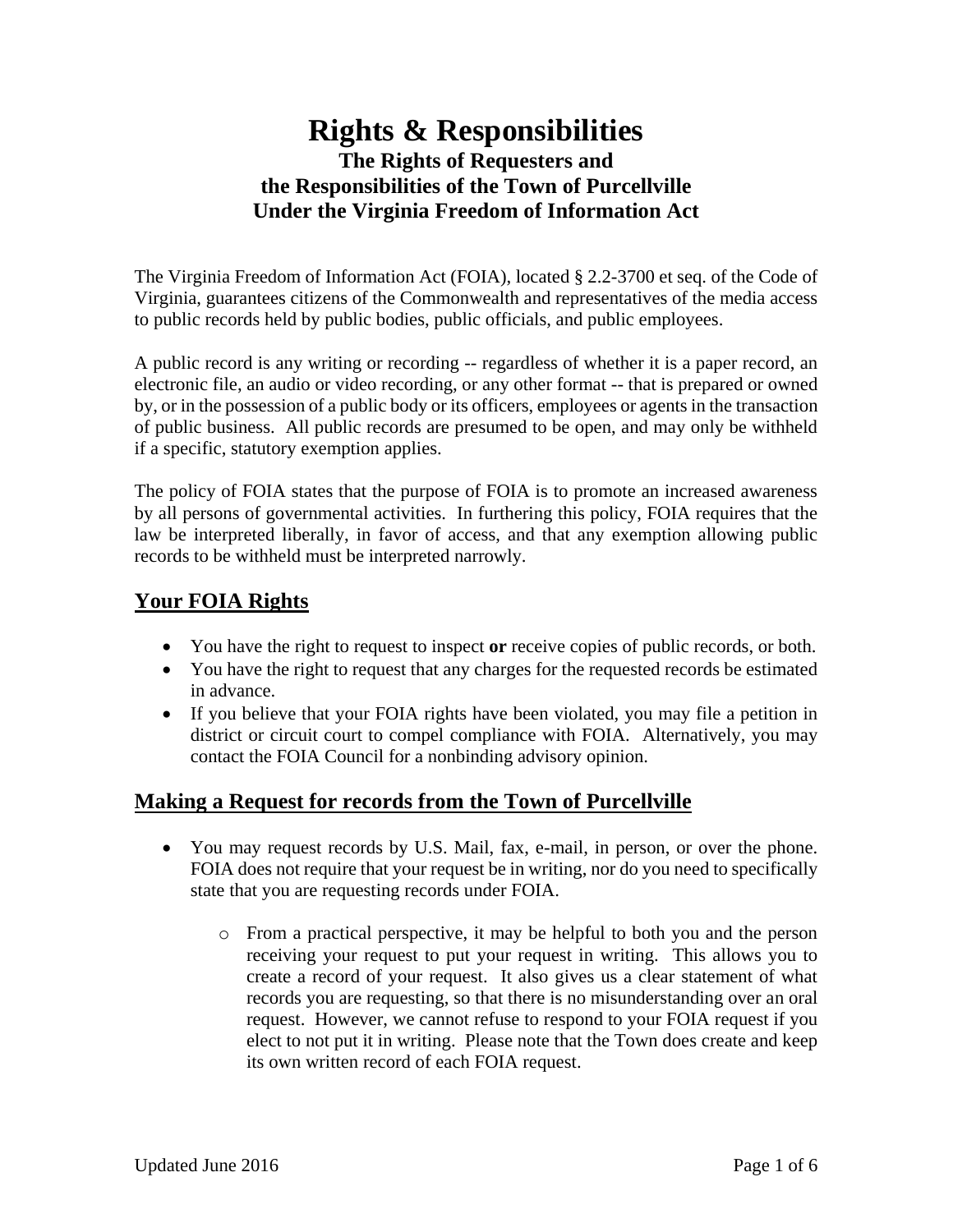- Your request must identify the records you are seeking with "reasonable specificity." This is a common-sense standard. It does not refer to or limit the volume or number of records that you are requesting; instead, it requires that you be specific enough so that we can identify and locate the records that you are seeking.
- Your request must ask for existing records or documents. FOIA gives you a right to inspect or copy **records**; it does not apply to a situation where you are asking general questions about the work of the Town, nor does it require the Town to create a record that does not exist.
- You may choose to receive electronic records in any format used by the Town in the regular course of business.
	- o For example, if you are requesting records maintained in an Excel database, you may elect to receive those records electronically, via e-mail or on a computer disk, or to receive a printed copy of those records
- If we have questions about your request, please cooperate with staff's efforts to clarify the type of records that you are seeking, or to attempt to reach a reasonable agreement about a response to a large request. Making a FOIA request is not an adversarial process, but we may need to discuss your request with you to ensure that we understand what records you are seeking.

## **FOIA Officer and FOIA Advisory Council Contact Information**

**You may direct your request for public records, or questions about such records, to the Town's FOIA Officer, Diana Hays. She can be reached in the following ways: (i) by phone at 540-751-2334, (ii) in person or by mail at Town Hall, 221 South Nursery Avenue, Purcellville, Virginia 20132, and (iii) by e-mail at dhays@purcellvilleva.gov. In addition, the Virginia Freedom of Information Advisory Council is a state agency that is available to answer any questions you may have about FOIA. The Council may be contacted by e-mail at foiacouncil@dls.virginia.gov, or by phone at (804) 225-3056 or [toll free] 1-866-448-4100.**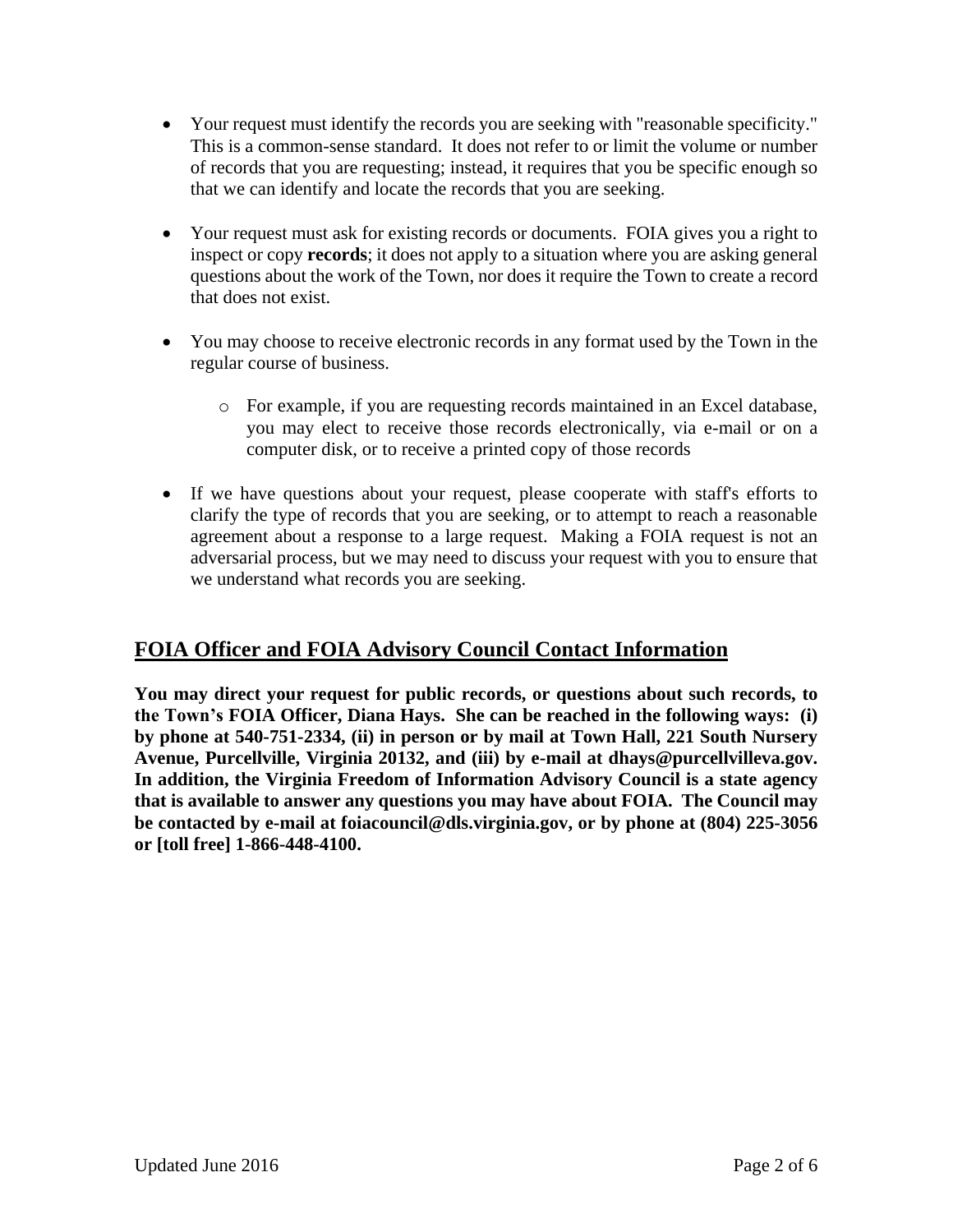#### **The Town's Responsibilities in Responding to Your Request**

- The Town must respond to your request within five working days of receiving it. "Day One" is considered the day after your request is received. The five-day period does not include weekends or holidays.
- The reason behind your request for public records from the Town is irrelevant, and you do not have to state why you want the records before we respond to your request. FOIA does, however, allow the Town to require you to provide your name and legal address.
- As to each public record requested, FOIA requires that the Town make one of the following responses within the five-day time period:
	- 1) Provide Record. We provide you with the records that you have requested in their entirety.
	- 2) Withhold Record. We withhold all of the records that you have requested, because all of the records are subject to a specific statutory exemption. If all of the records are being withheld, we must send you a response in writing. That writing must identify the volume and subject matter of the records being withheld, and state the specific section of the Code of Virginia that allows us to withhold the records.
	- 3) Provide & Withhold Record. We provide some of the records that you have requested, but withhold other records. We cannot withhold an entire record if only a portion of it is subject to an exemption. In that instance, we may redact the portion of the record that may be withheld, and must provide you with the remainder of the record. We must provide you with a written response stating the specific section of the Code of Virginia that allows portions of the requested records to be withheld.
	- 4) Don't Have Record. We inform you in writing that the requested records cannot be found or do not exist (we do not have the records you want). However, if we know that another public body has the requested records, we must include contact information for the other public body in our response to you.
	- 5) Take More Time. If it is practically impossible for the Town to respond to your request within the five-day period, we must state this in writing, explaining the conditions that make the response practically impossible. This will allow us seven additional working days to respond to your request, giving us a total of 12 working days to respond to your request.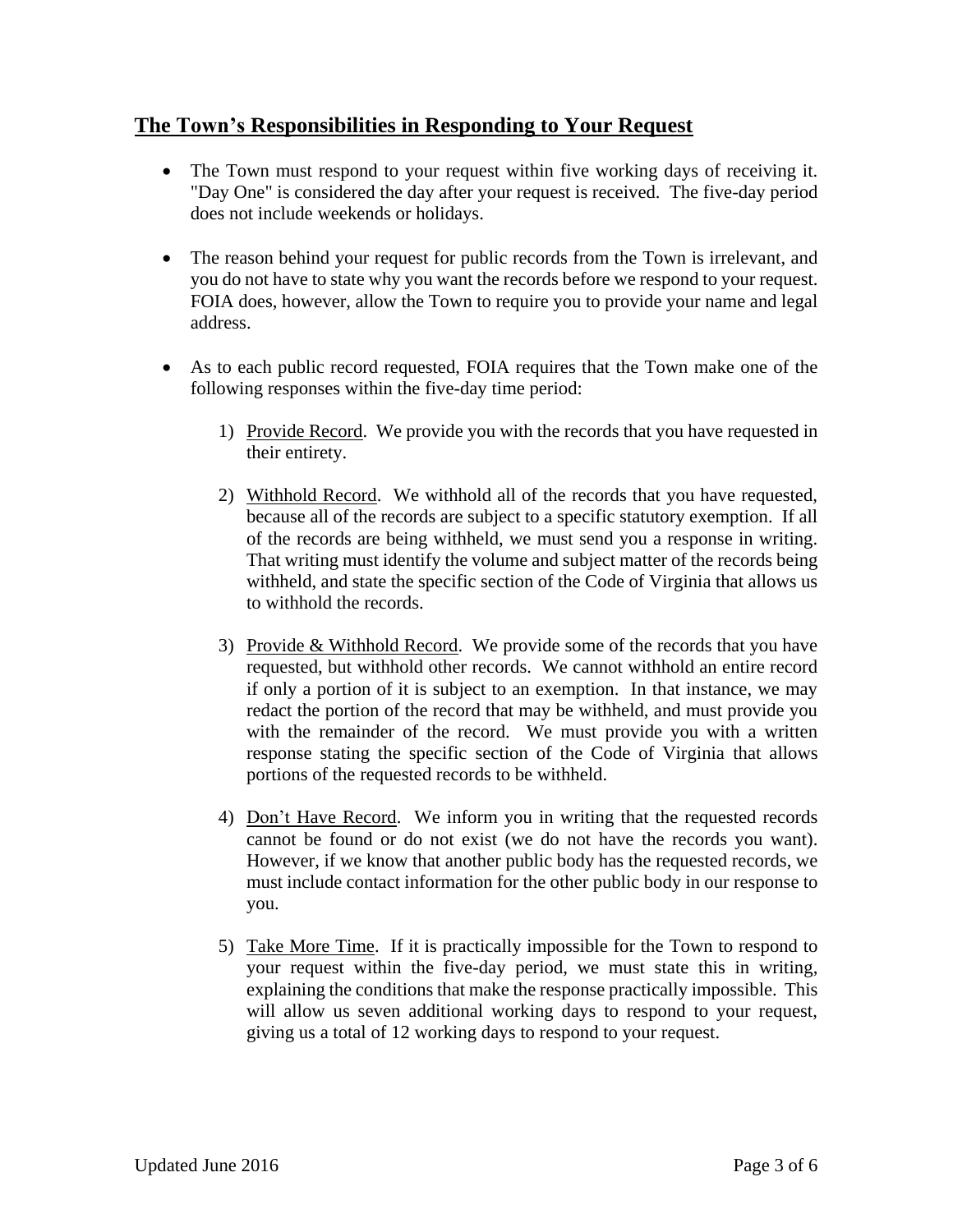- 6) Need a Deposit. If the Town determines that the charges for fulfilling your record request will likely exceed \$200, then, before continuing to process the request, the Town may request that you to pay a deposit not to exceed the estimated charges. The Town's request for such a deposit will toll or extend the time the Town has to produce the requested records by the same number of days it takes to receive the deposit.
- 7) Need Payment of Past-Due FOIA Charges. If you owe us money from a previous FOIA request that has remained unpaid for 30 or more days, the Town may require payment of the past-due charges before it will process your new FOIA request.
- If you make a request for a very large number of records, and we feel that we cannot provide the records to you within 12 working days without disrupting our other organizational responsibilities, we may petition the court for additional time to respond to your request. However, FOIA requires that we make a reasonable effort to reach an agreement with you concerning the production or the records before we go to court to ask for more time.

#### **Costs**

- A public body may make reasonable charges not to exceed its actual cost incurred in accessing, duplicating, supplying, or searching for the requested records. No public body shall impose any extraneous, intermediary, or surplus fees or expenses to recoup the general costs associated with creating or maintaining records or transacting the general business of the public body. Any duplicating fee charged by a public body shall not exceed the actual cost of duplication. All charges for the supplying of requested records shall be estimated in advance at the request of the citizen as set forth in subsection F of § 2.2-3704 of the Code of Virginia.
- You may have to pay for the records that you request from the Town. FOIA allows us to charge for the actual costs of responding to FOIA requests. This would include items like staff time spent searching for the requested records, copying costs, or any other costs directly related to supplying the requested records. It cannot include general overhead costs.
- If we estimate that it will cost more than \$200 to respond to your request, we may require you to pay a deposit, not to exceed the amount of the estimate, before proceeding with your request. The five days that we have to respond to your request does not include the time between when we ask for a deposit and when you respond.
- You may request that we estimate in advance the charges for supplying the records that you have requested. This will allow you to know about any costs upfront, or give you the opportunity to modify your request in an attempt to lower the estimated costs.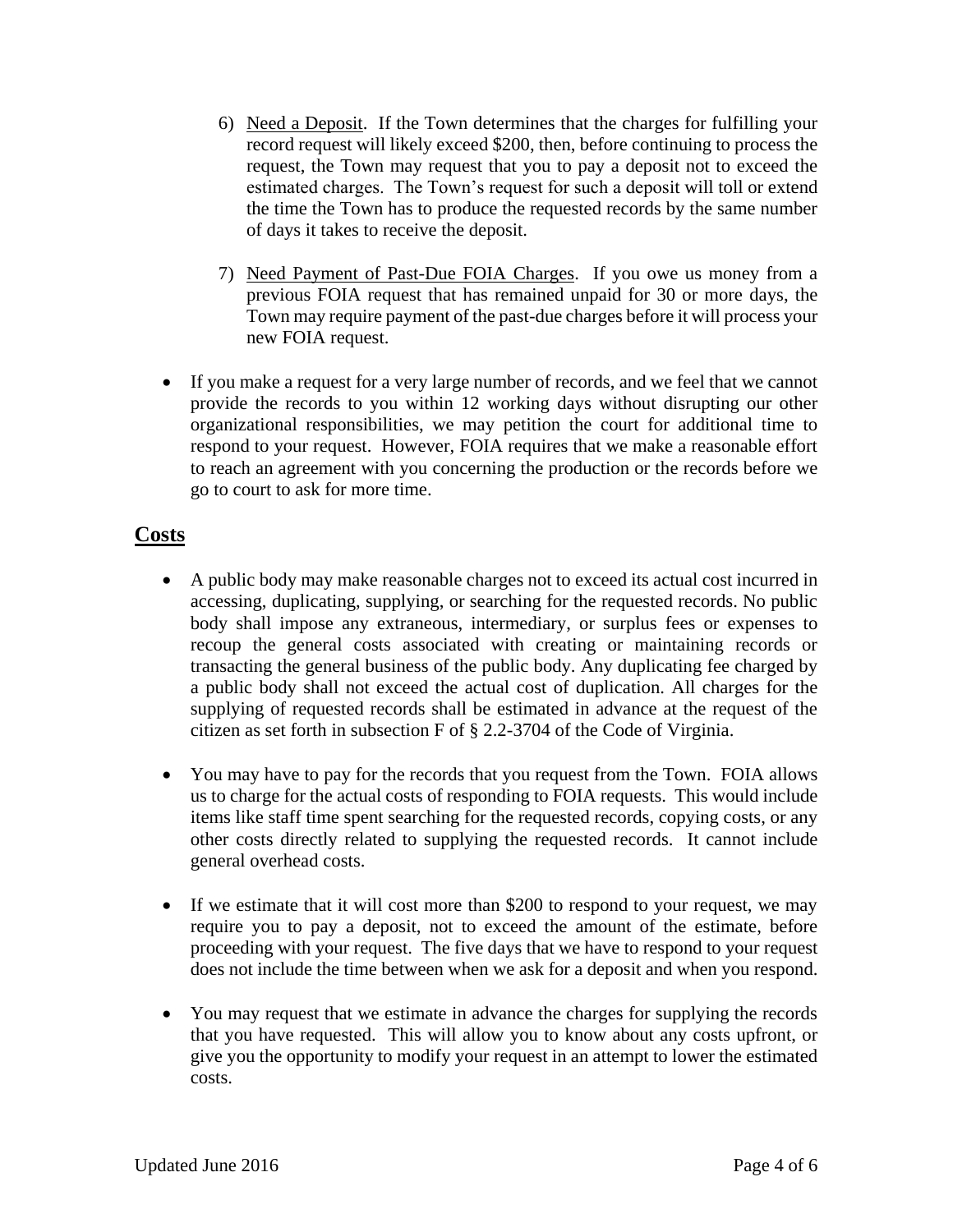• If you owe us money from a previous FOIA request that has remained unpaid for 30 or more days, the Town may require payment of the past-due bill before it will respond to your new FOIA request.

#### **Commonly used exemptions**

The Code of Virginia allows any public body to withhold certain records from public disclosure. The Town commonly withholds records subject to the following exemptions:

- Personnel records (Va. Code  $\S$  2.2-3705.1 (1))
- Records subject to attorney-client privilege (§ 2.2-3705.1 (2)) or attorney work product (Va. Code § 2.2-3705.1(3))
- Records prepared for or compiled exclusively for use in a lawfully held closed meeting (Va. Code § 2.2-3705.1(5))
- Appraisals of real property prior to its purchase, sale, or lease (Va. Code § 2.2- 3705.1(8))
- Personal information provided to the Town for the purpose of receiving email from the Town (Va. Code § 2.2-3705.1(10))
- Information obtained by the Director of Finance in the performance of her duties with respect to the transactions, property, including personal property, income or business of any person, firm or corporation (Va. Code § 58.1-3)
- Juvenile police records (Va. Code § 16.1-301)
- Police record that contains personal, medical, or financial information, the release of which would jeopardize the person's privacy or safety (Va. Code § 2.2-3706)
- A criminal investigative file (Va. Code  $\S$  2.2-3706)
- A criminal incident report for a misdemeanor (Va. Code § 2.2-3706)
- Vendor proprietary information (Va. Code  $\S$  2.2-3705.1 (6))
- Records relating to the negotiation and award of a contract, prior to a contract being awarded (Va. Code § 2.2-3705.1 (12))